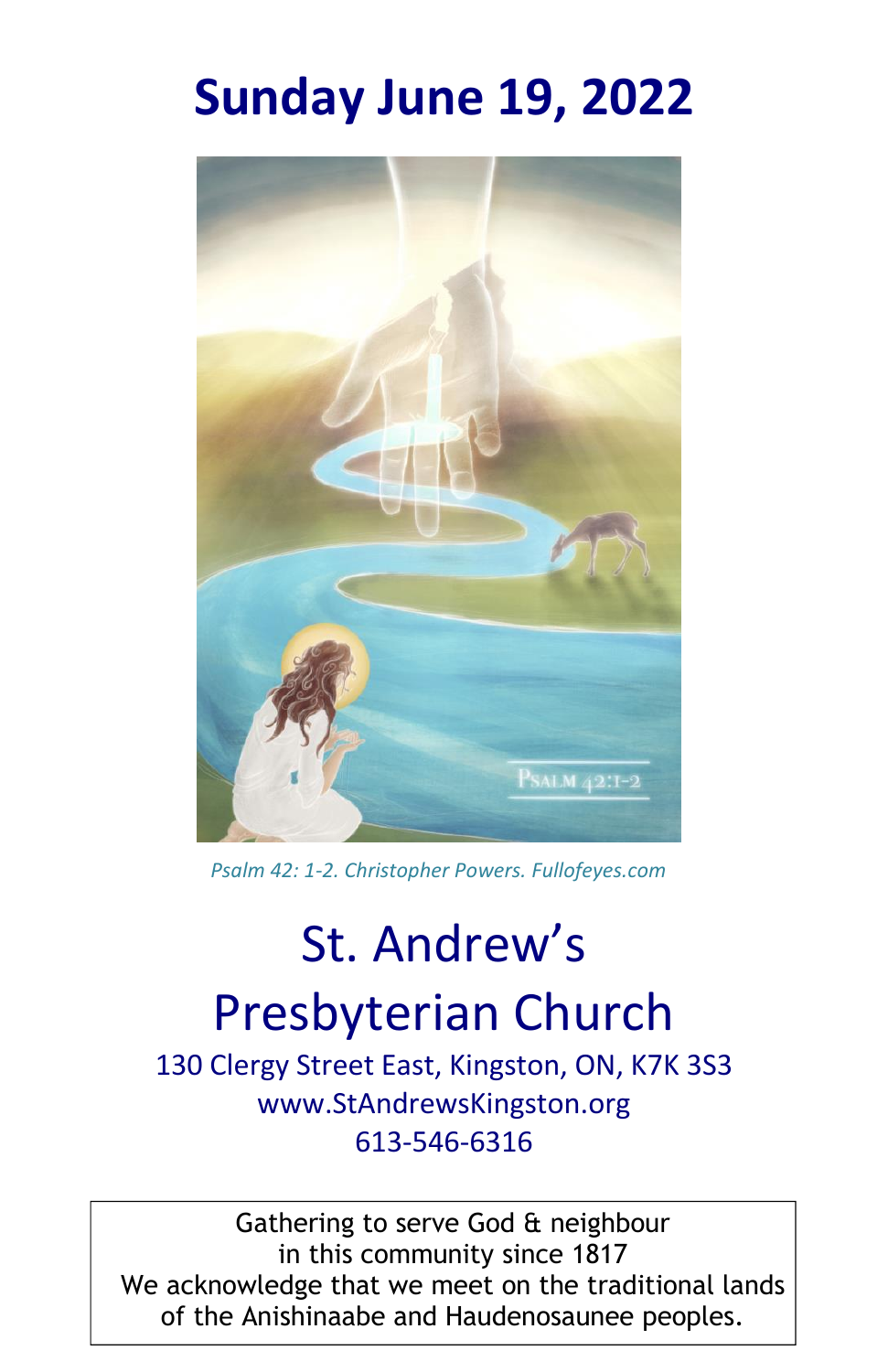# **ORDER OF SERVICE**

| Prelude                                | Offertoire in E flat                            | Théodore Dubois    |  |
|----------------------------------------|-------------------------------------------------|--------------------|--|
| <b>Entry of the Bible</b>              |                                                 |                    |  |
| <b>Call to Worship</b>                 |                                                 |                    |  |
| <b>Hymn</b>                            | As pants the hart for cooling streams 26        |                    |  |
|                                        | so longs my soul, O God, for thee               |                    |  |
| <b>Prayer of Approach</b>              |                                                 |                    |  |
| The Lord's Prayer                      |                                                 | see insert         |  |
| <b>Greetings &amp; Announcements</b>   |                                                 | Paul Payne         |  |
| <b>Time with Children</b>              |                                                 |                    |  |
| <b>Moment for Mission</b>              |                                                 | Karen Fabian       |  |
|                                        |                                                 |                    |  |
| <b>Scripture Lessons</b> Isaiah 65:1-9 |                                                 | Paul Payne         |  |
|                                        | Galatians 3:23-29                               |                    |  |
|                                        | Psalm 42 (within sermon)                        |                    |  |
| Anthem                                 | The Lord's Prayer                               | Albert Hay Malotte |  |
| Sermon                                 | What in the World is God Doing?                 |                    |  |
|                                        | Rev. Paul Kern                                  |                    |  |
| <b>Hymn</b>                            | For the beauty of the earth                     | 434                |  |
|                                        | Lord of all to thee we raise,                   |                    |  |
|                                        | this our sacrifice of praise                    |                    |  |
|                                        | <b>Prayers of Thanksgiving and Intercession</b> | Paul Payne         |  |
| <b>Doxology</b>                        | Praise God from whom all blessings flow         | 830                |  |
| <b>Hymn</b>                            | Immortal, invisible, God only wise<br>290       |                    |  |
|                                        | in all life thou livest, the true life of all.  |                    |  |
| <b>Benediction and Choral Amen</b>     |                                                 |                    |  |
| Postlude                               | Grand Chorus in B flat                          | Théodore Dubois    |  |
|                                        |                                                 |                    |  |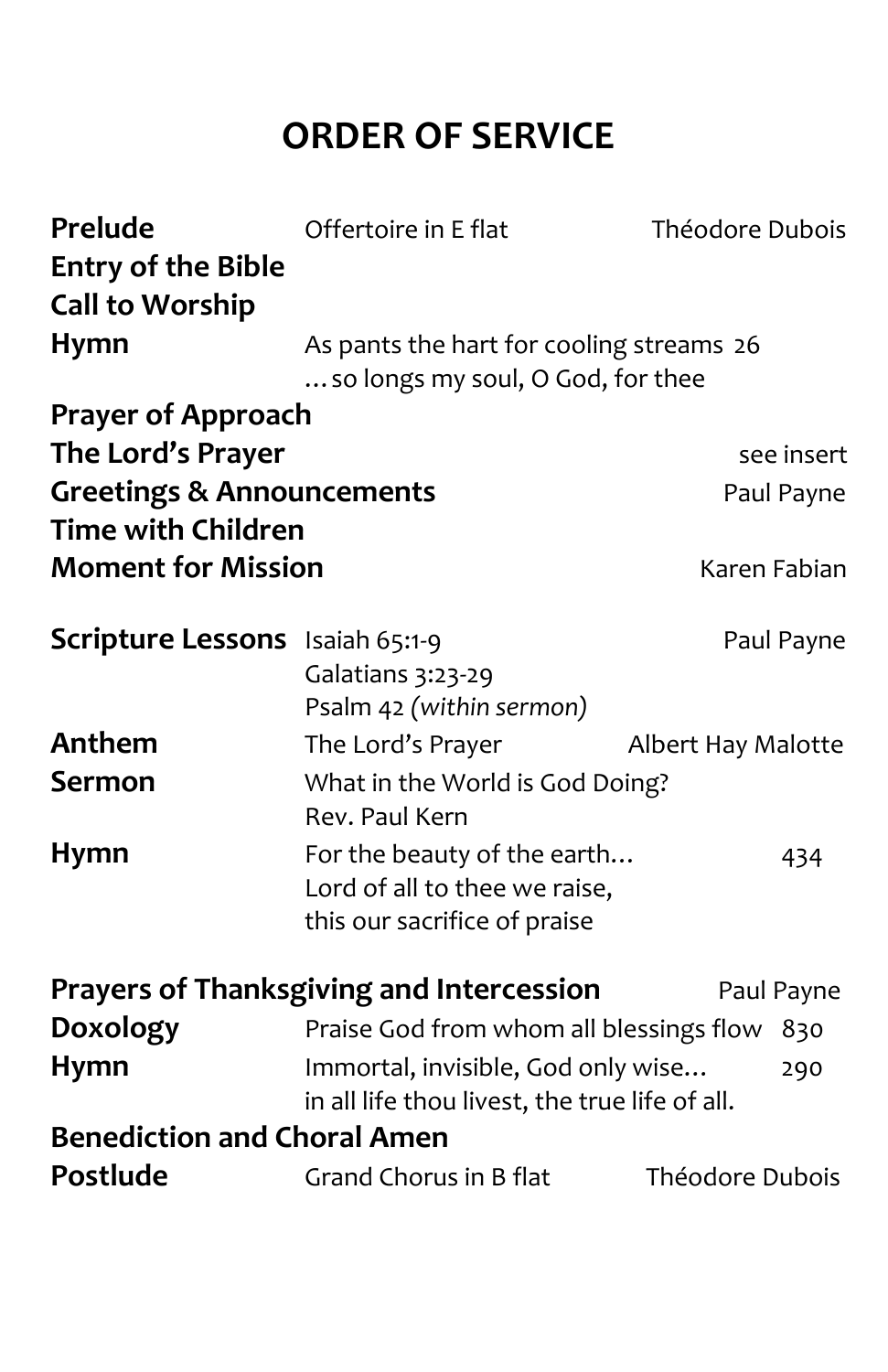#### **The Lord's Prayer**

Our Father, who art in heaven, hallowed be thy name. Thy kingdom come, thy will be done, on earth as it is in heaven. Give us this day our daily bread.

Forgive us our debts as we forgive our debtors.

And lead us not into temptation but deliver us from evil,

for thine is the kingdom, the power and the glory, for ever. Amen

### **SCRIPTURE LESSONS**

#### **Isaiah 65: 1-9**

I was ready to be sought out by those who did not ask, to be found by those who did not seek me. I said, 'Here I am, here I am', to a nation that did not call on my name. I held out my hands all day long to a rebellious people, who walk in a way that is not good, following their own devices; a people who provoke me to my face continually, sacrificing in gardens and offering incense on bricks; who sit inside tombs, and spend the night in secret places; who eat swine's flesh, with broth of abominable things in their vessels; who say, 'Keep to yourself, do not come near me, for I am too holy for you.' These are a smoke in my nostrils, a fire that burns all day long. See, it is written before me: I will not keep silent, but I will repay; I will indeed repay into their laps their iniquities and their ancestors' iniquities together, says the Lord; because they offered incense on the mountains and reviled me on the hills,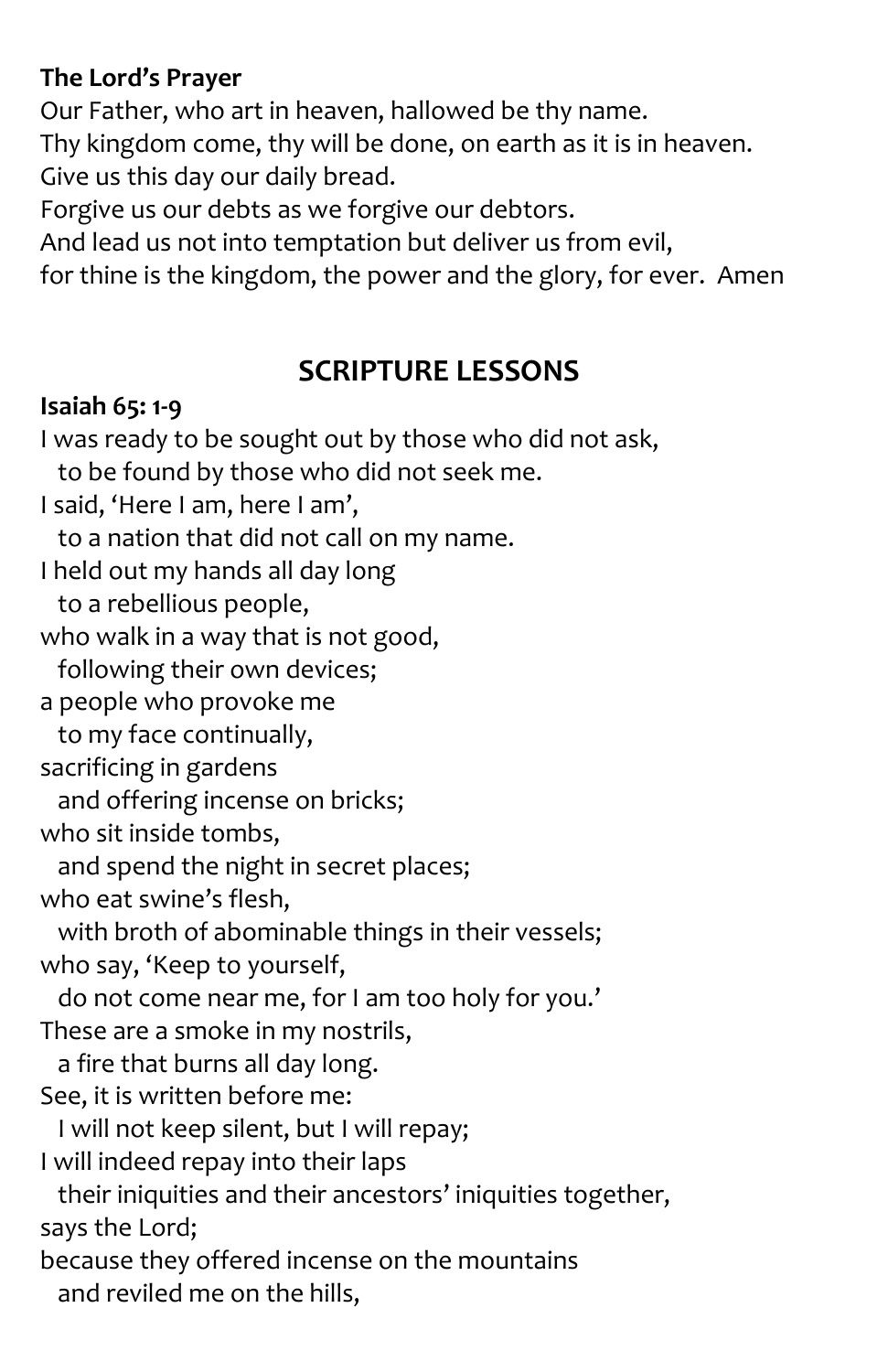I will measure into their laps full payment for their actions. Thus says the Lord: As the wine is found in the cluster, and they say, 'Do not destroy it, for there is a blessing in it', so I will do for my servants' sake, and not destroy them all. I will bring forth descendants from Jacob, and from Judah inheritors of my mountains; my chosen shall inherit it, and my servants shall settle there.

#### **Galatians 3:23-29**

Now before faith came, we were imprisoned and guarded under the law until faith would be revealed. Therefore, the law was our disciplinarian until Christ came, so that we might be justified by faith. But now that faith has come, we are no longer subject to a disciplinarian, for in Christ Jesus you are all children of God through faith. As many of you as were baptized into Christ have clothed yourselves with Christ. There is no longer Jew or Greek, there is no longer slave or free, there is no longer male and female; for all of you are one in Christ Jesus. And if you belong to Christ, then you are Abraham's offspring, heirs according to the promise.

#### **Psalm 42**

As a deer longs for flowing streams, so my soul longs for you, O God. My soul thirsts for God, for the living God. When shall I come and behold the face of God? My tears have been my food day and night, while people say to me continually, 'Where is your God?' These things I remember, as I pour out my soul: how I went with the throng,

and led them in procession to the house of God, with glad shouts and songs of thanksgiving,

a multitude keeping festival. Why are you cast down, O my soul,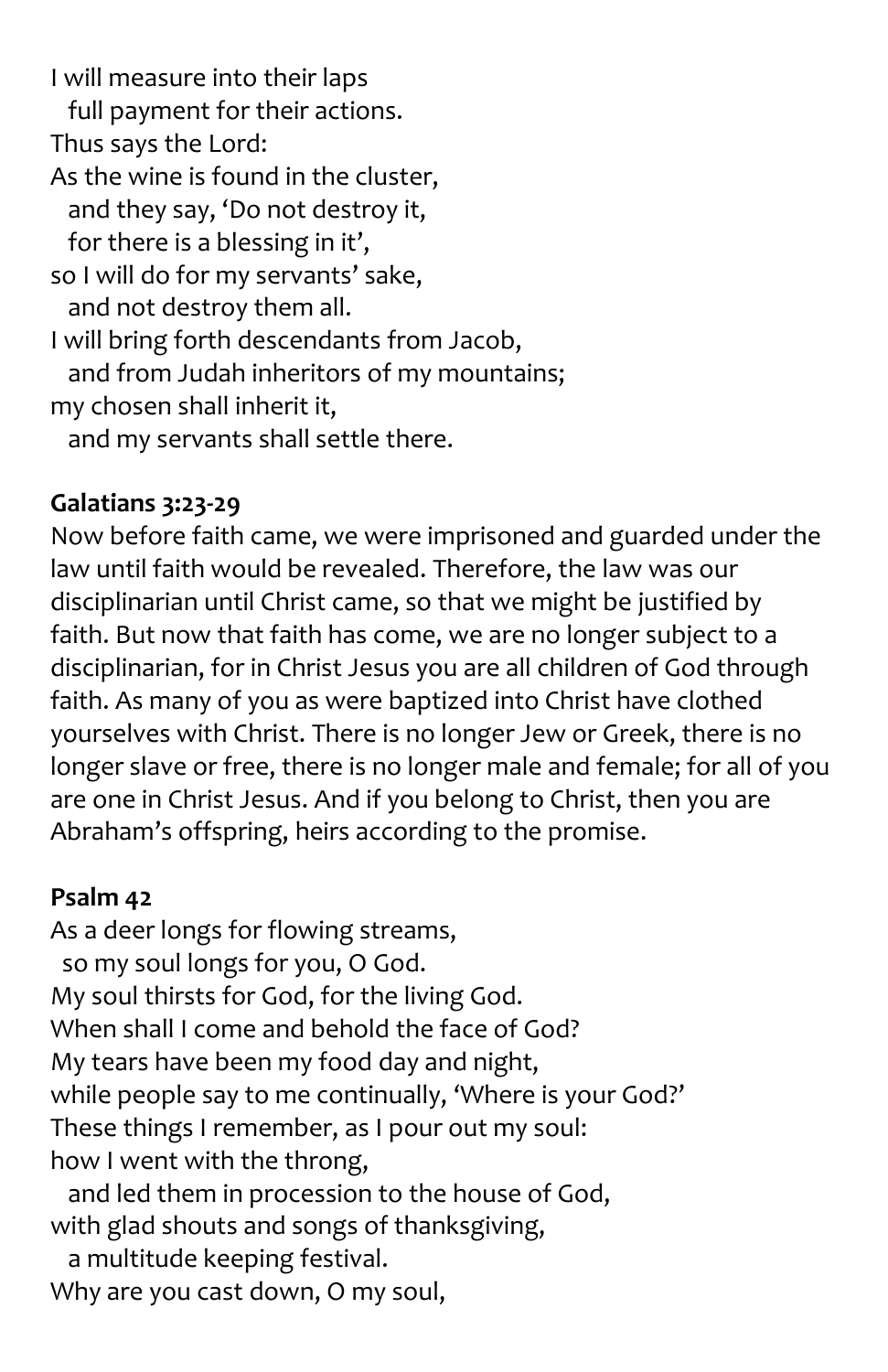and why are you disquieted within me? Put your trust in God; for I will yet give thanks to the Holy One who is the help of my countenance and my God. My soul is cast down within me; therefore I remember you from the land of Jordan and of Hermon, from Mount Mizar. Deep calls to deep at the thunder of your cataracts; all your waves and your billows have gone over me. The Lord grants loving-kindness in the daytime; in the night season a song of God is with me, a prayer to the God of my life. I say to God, my rock, 'Why have you forgotten me? Why must I walk about mournfully because the enemy oppresses me?' As with a deadly wound in my body, my adversaries taunt me, while they say to me continually, 'Where is your God?' Why are you cast down, O my soul, and why are you disquieted within me? Put your trust in God; for I will yet give thanks to the Holy One

who is the help of my countenance and my God.

# **ANNOUNCEMENTS**

#### **Welcome**

We extend a warm welcome to the Reverends Paul and Heather Kern who are leading worship this morning, and who will be frequent "supply ministers" for us in this time of transition. Heather and Paul are both ordained ministers, and they have pastored together for 26 years. They are both currently in the "front-line" ministry, serving as Correctional Chaplains. Paul is at Collins Bay, and Heather is at Millhaven. Together, they have two children (Charis and Caleb).

#### **Office hours**

Thank you for your patience and understanding over the past couple weeks while Lori-Kim has been working from home and recovering from Covid. She will be back behind the desk on June 28<sup>th</sup>. In the meantime, the phone will be monitored, and a familiar, friendly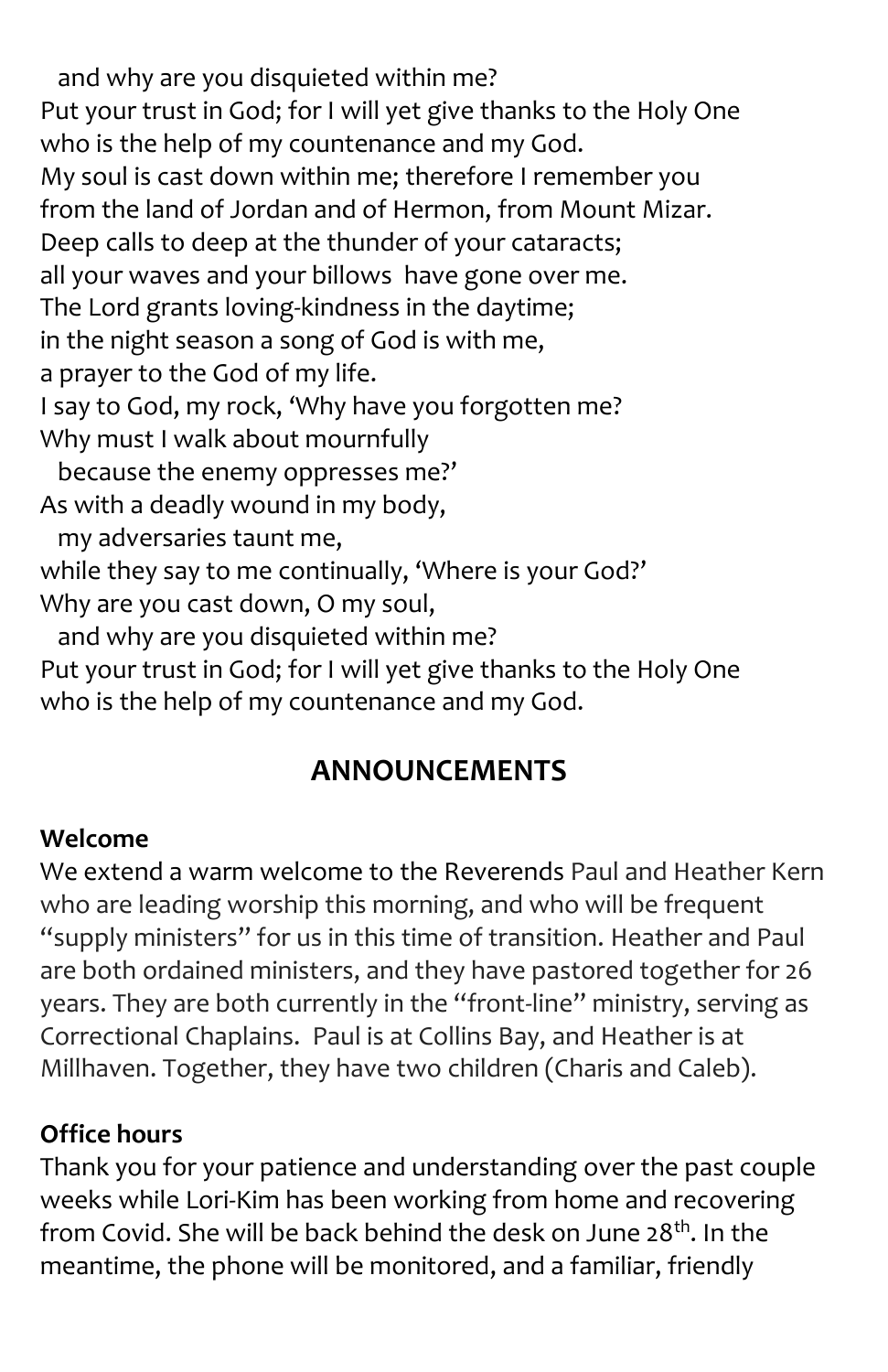volunteer from the congregation will be staffing the office this week Wednesday and Thursday (June 22 and 23).

#### **After Church Fellowship Time**

As we are adjusting to the "new normal" that guides our social interactions, we are once again serving refreshments in St. Andrew's Hall following the service. Please join us whenever you feel comfortable to do so. You can always grab a beverage and socialize on the church lawn.

#### **Pastoral Care**

If you, or someone you are aware of, needs Pastoral Care during this time of transition, please contact either Nancy Hancock at (h) 613-546- 4951 (c) 613-893-3683 or Dorothy Messenger at (h) 613-767-2835 (c) 902-830-0692.

#### **Mid-Week Worship**

Wednesday June 22, 7:30 p.m. A time of song and prayer in the tradition of the Taizé community. Led by Susanne and Wendy. <https://us02web.zoom.us/j/82464811989>

### **WAYS TO CONTRIBUTE AND REACH OUT**

#### **Flowers in the Sanctuary**

If you would like to contribute flowers (or plants) for a Sunday between May and August, please contact Wendy Worling for details at: [w.worling@sympatico.ca](file:///C:/Users/Office/Desktop/2022%20Desktop/April/w.worling@sympatico.ca)

#### **Food Basket**

Remembering neighbours in need, we have resumed collecting foodstuffs for distribution through the Partners In Mission food bank. You are invited to bring a contribution on Sunday mornings. Once a month Ed Brash makes a delivery to the food bank.

#### **Circle of Prayer**

This team of St. Andrew's members is ready to add their prayers to yours. Please send requests in full confidence to our co-ordinator Dorothy at [dotmessenger@gmail.com](mailto:dotmessenger@gmail.com)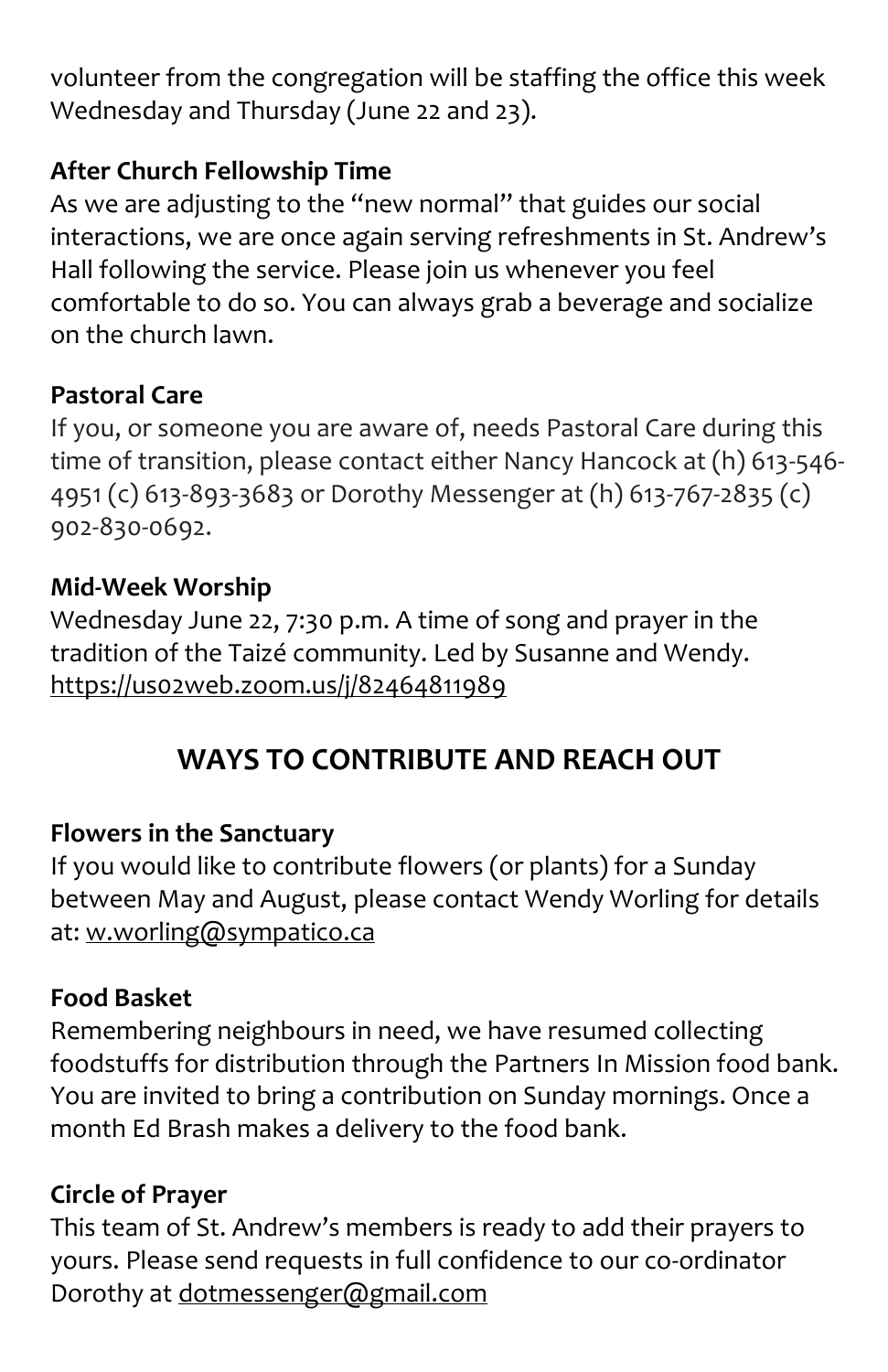#### **St. Andrew's 2022-23 Special Mission Partners**

You are invited to add a designated portion of your offerings to support

Local - Camp IAWAH, Momentum Campus Ministries, Habitat for Humanity, Prison Ministries Salvation Army

National - Arise Ministries (individuals involved in the sex trade), Flora House (Winnipeg First Nations after-school programme), Presbyterian College Montréal (theological education)

International - Equipping Leaders in the Middle East (Beirut), PWS&D, SAT 7 (gospel satellite broadcasting)

Just mark 'Mission' on your envelope, or provide PAR directions to our bookkeeper.

#### **Engage in Advocacy**

A letter-writing resource is now available to help individuals and churches engage in advocacy on six important social issues which The Presbyterian Church in Canada has endorsed as part of its participation in God's mission in the world – from climate justice, to just treatment of Palestinian children, to Missing and Murdered Indigenous Women Calls for Justice. More information and a template are at: https://presbyterian.ca/resources/advocacy/

#### **SERVING THIS MORNING**

| <b>Beadle:</b>    | Larry Moore                          |
|-------------------|--------------------------------------|
| Livestreaming:    | Benjamin and Julielee                |
| Cantor:           | Christopher Hall                     |
| <b>Flowers:</b>   |                                      |
| Ushers this week: | Elaine and Pat Coderre               |
| Ushers June 26:   | Rory Warnock, Susanne Cliff-Jüngling |

| Financial Review to May 31, 2022 | <b>Budgeted</b> | <b>Received</b> |
|----------------------------------|-----------------|-----------------|
| General Offerings                | \$106,418       | \$91,228        |
| <b>Missions</b>                  | \$8,125         | \$7,342         |